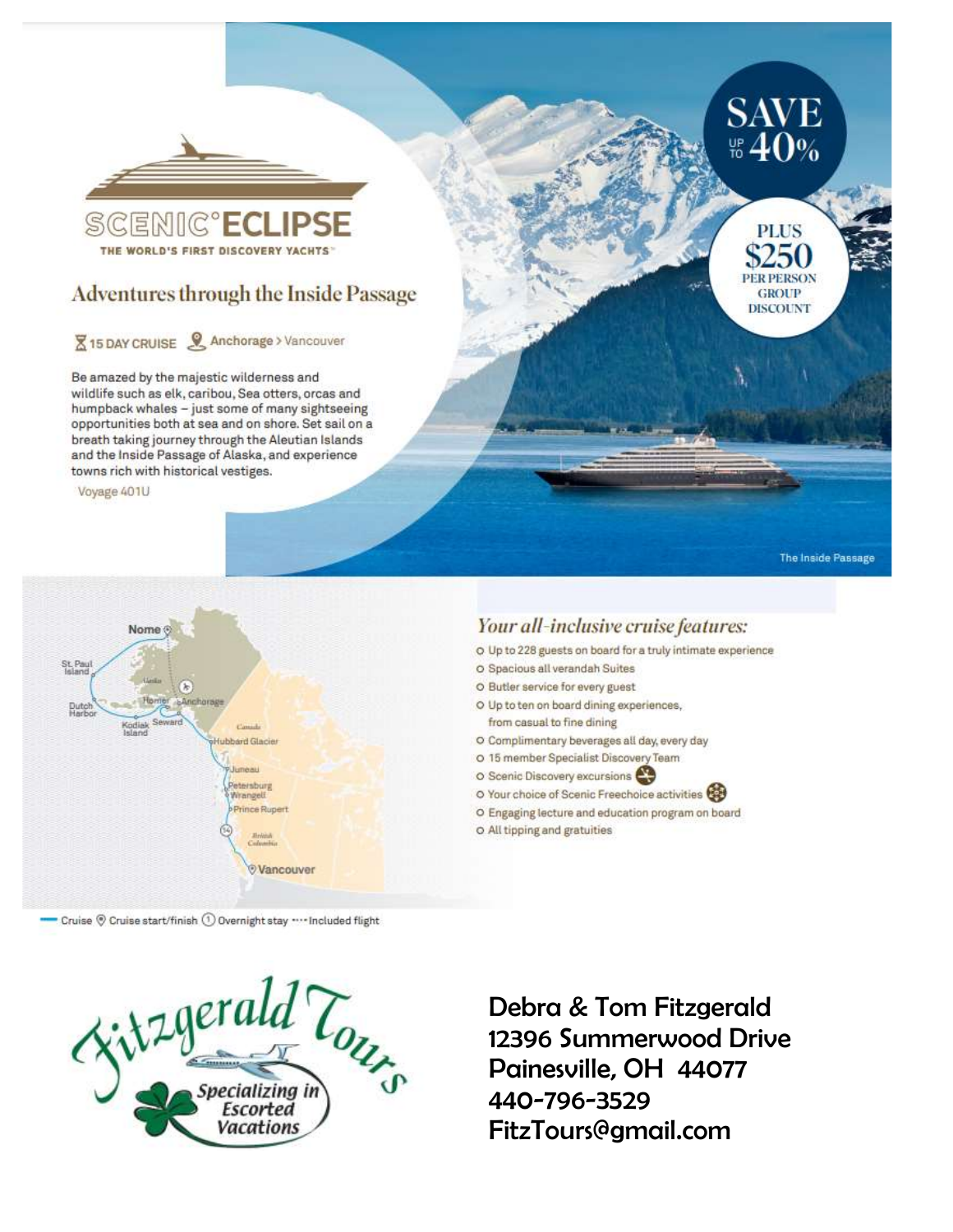# Mesmerising glacial valleys, snow-capped mountains, cedar-filled forests, captivating fjords and brilliant seas.

Alaska offers the finest collection of nature's most mesmerising glacial valleys, snow-cupped mountains, cedar-filled forests, captivating fjords and brilliant seas.

### Day 01

# Anchorage > Nome, AK

Welcome to Nome, set at the tip of the Seward Peninsula and overlooking the Bering Sea. A world of wonder awaits as you step on board and raise your glass to toast the start of your luxurious cruise. Meals: D

## Day 2

### At Sea

Today, relax on your Discovery Yacht. With so many choices on board, you will be surprised how quickly time passes. Choose one of the daily activities including a class at Scenic Epicure, join an entertaining discussion in the theatre, or make time for your own fitness regime.

### Megis:B.L.D

### Day 3

# St. Paul Island

St Paul Island in the Bering Sea lies between USA and Russia, and has a land area of just 100km2 and uniquely has just one school, one post office, one bar, one shop and one church. Nature is abundant as the rugged landscape has been shaped by surrounding volcanoes and lava craters. Fauna has flourished with the region becoming well known as a breeding ground for more than 500,000 northern fur seals and millions of seabirds. Spend your day exploring the local museum and church with a local, before visiting the nearby seal colony.

# Megla: B.L.D

### Day 04

# Dutch Harbour

One of the world's largest and most famous fishing ports, Dutch Harbour has a fascinating history. In 1942, Dutch Harbor was attacked by aerial bombardment from the Japanese. Take in the beautiful scenery of this remote and mountainous landscape much loved by tourists, and famed for its hiking, skiing, sportfishing, kayaking and wildlife.

Freechoice: Join a guided hike to a WWII Bunker, passing by numerous WWII ruins, or learn of the cultural. history at the Museum of the Aleutians and visit the Aleutian World War II National Historic Area. Meals: B, L, D

### Day 5

#### At Sea

Enjoy a day at leisure exploring the excellent ultra-luxurious amenities of your Discovery Yacht. Try a

game of bridge or canasta in the Observatory Lounge or tempt your palate at a wine tasting. Meals: B. L. D.



Situated along the Gulf of Alaska, the city of Kodiak is renowned for its inhabitants of grizzly bears, national state parks and sportfishing spots. Uncover history and learn about Kodiak's key role in WWII as a staging point for US operations with Fort Abercrombie built as a defense post to protect the naval base. Renowned for its wildlife, Kodiak National Wildlife Refuge covers two thirds of the island and several nature-loving visitors each year. This is the best location to spot the salmon loving brown bear and other wildlife while taking in the majestic lakes and dramatic mountains within the national park.

Discovery: Go kayaking or stand up paddleboarding with our Discovery Team.

Meals: B, L, D



Homer is a small city on Kachemak Bay, that packs a big punch. Take in the charming coastal city that is distinguished by its gravel bar that extends into the bay, surrounded by snow-capped mountains and glaciers.

Freechoice: Learn of the local area and see the scenic vistas of Kachemak Bay during a narrated cruise or learn about the intertidal creatures around the Homer Harbor Docks. Alternatively, explore Homer city gaining an understanding into the history and culture of this quaint community.

Discovery: Hike to Glacier Lake in Kachemak Bay State Park with a guide or go kayaking or stand up paddleboarding with our Discovery Team.

Meals: B, L, D



Discover one of Alaska's most historic towns, Seward. This seaside village offers access to Kenai Fjords National Park and a bustling harbour. Marine life, jagged cliffs and seabirds can be found at Resurrection Bay. Take to the seas and get a chance to spot sea lions and tidewater caves. Whether it is embarking on adventurous activities such as summer-style dogsledding or strolling through the streets of the 'Mural Capital of Alaska', there is something for everyone.

Freechoice: Join a local wildlife tour, and search for whales, sea otters, sea lions and marine birds. Alternatively, choose to meet Iditarod Sled Dogs and take the chance to experience summer-style dogsledding or, zip line and rappel through a nearby rainforest. Discovery: Hike to Exit Glacier with a local naturalist to give insight on topography, vegetation and natural habitats of a glacial environment. Meals: B, L, D

### Day 9

**Cruising Hubbard Glacier** Hubbard Glacier is the longest tidewater glacier in the world, stretching 122 kilometres. This mountain of ice exemplifies the grandness of the region. Meals: B.L.D

### Day 10 Sitka ®

As the old capital of Alaska during the Russian empire, Sitka still has strong ties to Russia. From the battle of the indigenous people with the Russians to the establishment of St. Michael's Cathedral, North America's first orthodox cathedral. there is much history to unpack and explore. Sitka, one of the United States main fishing ports, attracts seafood enthusiasts in hoardes. The picturesque landscape at Sitka National Historical Park and the wildlife of the Inside Passage is a tourist favourite where whales and Pacific salmon thrive deep below as bald eagles soar overhead. Freechoice: Learn about the wildlife visiting the Fortress of the Bears and the Alaska Raptor Center, or experience Sitka's history during a walking tour through the Tongass National Forest. Alternatively, join a wildlife quest navigating through the narrow passages searching for local sea otters, whales, seals and more. Discovery: Set out for a leisurely paddle to explore Sitka's sheltered waterways, harbours and picturesque coves.





Discover the home of the Tlingit people in Kake, with more than 70% of the people still preserving and continuing their heritage. Connect with the locals and learn about their survival through hunting. fishing and gathering plants and berries. Get an insight into their culture as you explore the village, experiencing a carving and weaving demonstration, learning of the totem poles and watching a dance performance. Kake is a prime location for spotting whales and for bear watching during the summer when they emerge to feast on the thriving salmon population. The icy seas and thick forestland allow premium hiking trails such as Big John Bay Trail, Goose Lake Trail and Cathedral Falls Trail. Discovery: Join our Discovery Team for a hike or kayaking adventure.  $Meals: B, L, D$ 

## Day 12 Wrangell **OC**

Located near the Stikine River, Wrangell is one of the oldest towns in Alaska, with its rich history is visible in the collection of totem poles scattered throughout the town. Surrounded by natural beauty and wildlife, many are attracted to the region's fauna and flora. Anan Bear and Wildlife Observatory offer a rare chance to view wildlife including brown and black bears up close, you will soon see why this is known to be the heart of the inside Passage.

Freechoice: See the city of Wrangell on a walking tour or venture up the Stikine River on jet boat. Play a round of golf at the unique Muskeg Meadows or join a local guide for a walk through a nearby rainforest. Alternatively, learn about native artists during a hands on workshop. Discovery: Listen to the sounds of the forest as your naturalist guide leads you on this walk through the Tongass National Forest, or embark on specially designed canoes to explore Wrangell harbour with your local guides.

### Megis: B.L.D.

Day 13

#### At Sea

Relax on board and indulge yourself at the Senses Spa or take a yoga class in the PURE: Yoga & Pilates Studio. There'll be insightful lectures and presentations from the Discovery Team in the theatre or you could also choose to learn new cooking techniques in Scenic Epicure.

### Meals: B, L, D

Day 14

# At Sea

Cruise towards Vancouver today. Try a game of bridge or canasta in the Observatory or test your knowledge with some trivia in the lounge. Whatever you choose to do, you will love the relaxing and luxurious finish to your extraordinary expedition voyage.

Megis: B.L.D.

### Day 15

Vancouver, British Columbia

Your cruise ends this morning in Vancouver as you farewell your crew. Disembark after breakfast and transfer to the airport.

Meals: B

The itinerary is a guide only and may be amended for operational reasons. As such Scenic cannot guarantee the cruises will operate unaltered from the itinerary stated above.

The itinerary is a guide only and may be amended for operational reasons. As such Scenic cannot guarantee the cruise will operate unaltered from the itinerary stated above. Please refer to our terms and conditions for further information.

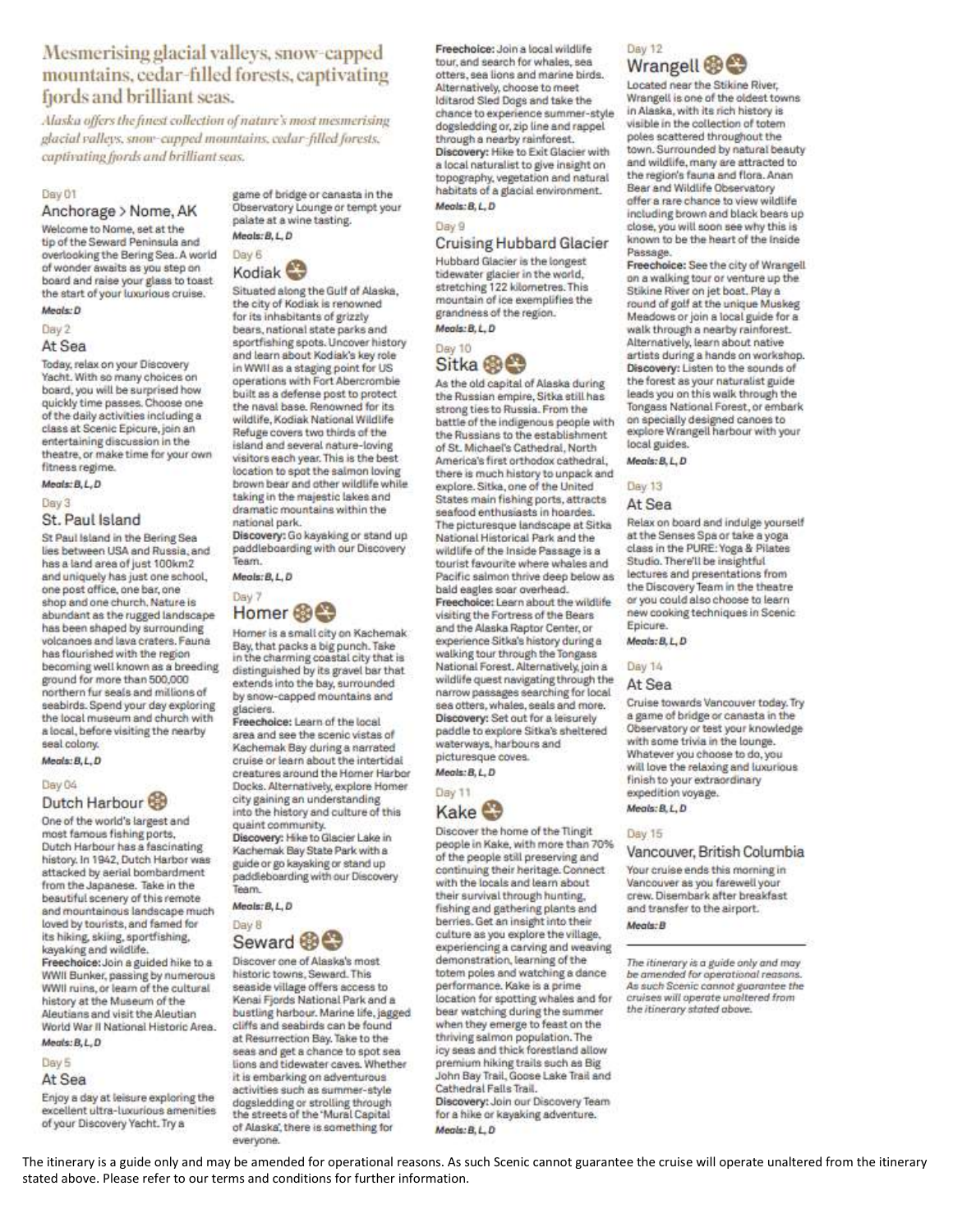



**Suite Categories** 

| Deck 5 |                                                                                                                                                                                                                  |                           | Deck 6                |                        | Deck <sub>7</sub> |                                                        |                        | Deck 8 |                                                             |                                     | Deck 9                    |                          |
|--------|------------------------------------------------------------------------------------------------------------------------------------------------------------------------------------------------------------------|---------------------------|-----------------------|------------------------|-------------------|--------------------------------------------------------|------------------------|--------|-------------------------------------------------------------|-------------------------------------|---------------------------|--------------------------|
|        | <b>D.D.</b> Grand Deluxe Verandah 409-431ft <sup>2</sup> GP Grand Panorama                                                                                                                                       |                           |                       | 1130ft <sup>2</sup>    |                   | <b>BD</b> Grand Deluxe Verandah 409-431ft <sup>2</sup> |                        |        | <b>P</b> Panorama                                           | 1184ft <sup>z</sup> CT              | 'Two-bedroom<br>Penthouse | 2583-2637ft <sup>z</sup> |
|        | <b>DB</b> Deluxe Verandah                                                                                                                                                                                        | 344-366ft <sup>2</sup>    | Grand Deluxe Verandah | 409-40ft <sup>2</sup>  |                   | Deluxe Verandah                                        | 344-366ft <sup>2</sup> | S.     | Spa Suite                                                   | 495-538ft <sup>2</sup> OP           | Owner's<br>Penthouse      | 2045-2099ft <sup>2</sup> |
|        | <b>DA</b> Deluxe Verandah                                                                                                                                                                                        | 344-366ft <sup>2</sup> CA | Deluxe Verandah       | 344-366ft <sup>2</sup> | $\mathbf{R}$      | Verandah                                               | 344ff <sup>2</sup>     |        | AD Grand Deluxe Verandah 409-40ft <sup>2</sup> SB Spa Suite |                                     |                           | 495-538ft <sup>2</sup>   |
|        | Verandah                                                                                                                                                                                                         | $344ff$ <sup>2</sup>      | Verandah              | $344ff$ <sup>2</sup>   |                   |                                                        |                        |        | AA Deluxe Verandah                                          | 344-366ft <sup>2</sup> SA Spa Suite |                           | 495-538ft <sup>2</sup>   |
|        | "Suites 901 & 903 and 902 & 904 connect as Two bedroom Penthouse Suite. The deck plan and suite layout<br>imades are an indication only and may yary between shins. Ruite measurements are annoyimate, and those |                           |                       |                        |                   |                                                        |                        |        | Verandah                                                    | 344ft <sup>2</sup>                  |                           |                          |

in same category may vary in size. Thaundry is located on Deck 5 on Scenic Eclipse II